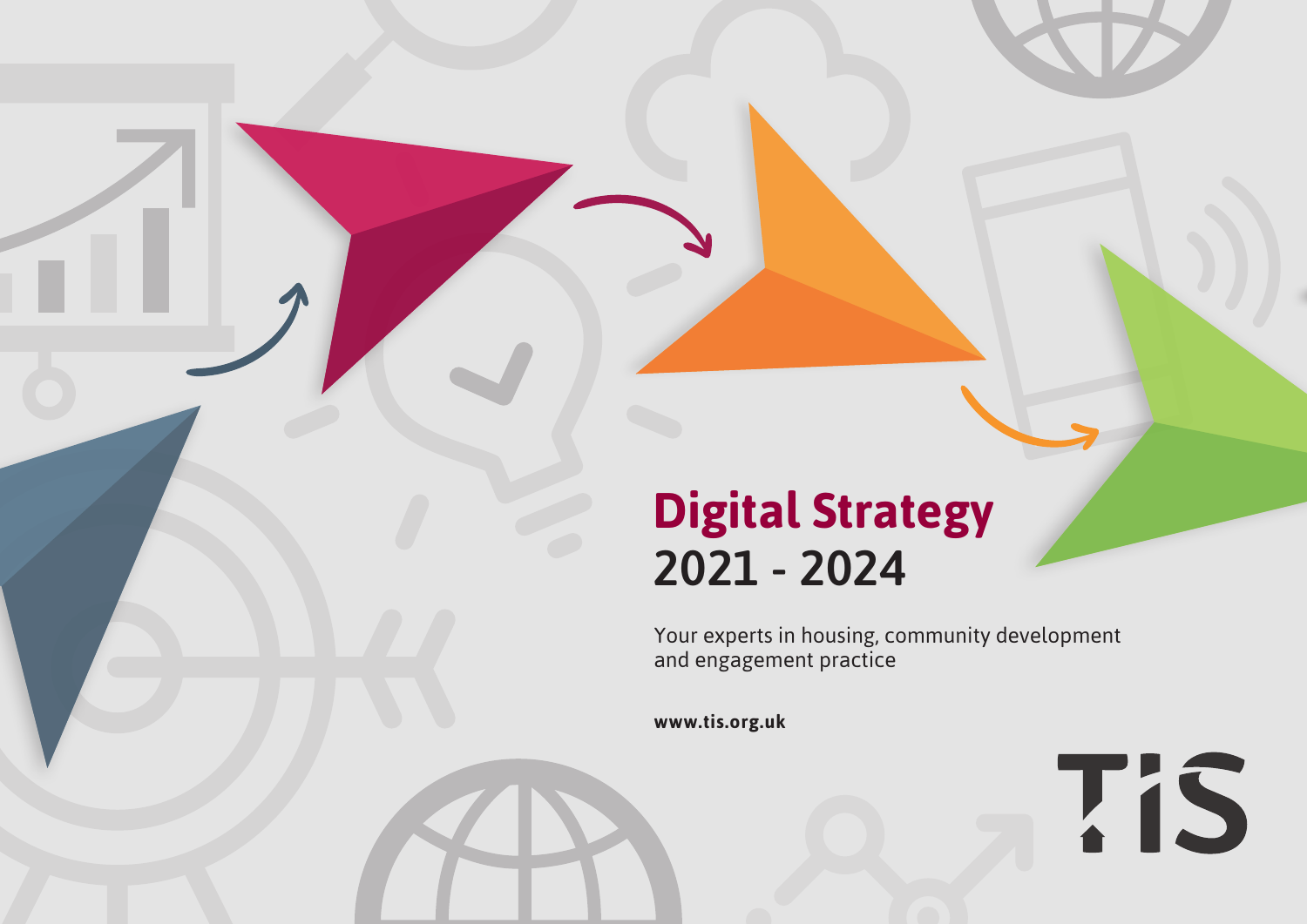# u<br>We want to change social rented housing in Scotland for *the better*.

#### Your experts in housing, community development and engagement practice

As a **national membership organisation**, with over 200 tenants, community and housing organisation Members, we are committed to influencing change and strive for an active, inclusive, and just Scotland, with strong, equitable, and sustainable communities.

### Engage influence change {

Our expert team support communities and housing organisations to work together to **develop effective solutions and services**.

**www.tis.org.uk**



TIS

We will build on **utilising new technologies to complement our traditional strengths** improve business performance, and support the delivery of services more efficiently.

TIS is committed to supporting the Scottish social rented housing sector to **bridge the gap and break down any barriers** that exclude tenants, residents, and communities in shaping the delivery of housing and wider community services.

In March 2020, the COVID-19 (coronavirus) pandemic gripped the nation. In the challenging months that lay ahead, TIS **accelerated a digital transformation**, embraced technologies, and explored new ways of remote partnership working.

Virtual tools become firmly integrated and played an integral part in allowing TIS to continue business, create effective solutions at pace, broaden opportunities for innovative participation and engagement practices, and extend the reach of our core services.

The **TIS Digital Strategy 2021 – 2024** focuses on how TIS will continue to build on utilising these new technologies to complement our traditional strengths, improve business performance, and support the delivery of services more efficiently and with more choice.

The Strategy is designed to sit in harmony with the **TIS Strategic Business Plan 2019 – 2022** and will further support the organisation to achieve its five key priorities, to:

The framework sets out an ambitious programme of work, and details how our existing services and new technologies will work together, **the commitment from our staff team to evolve** in the light of emerging digital initiatives, and explores how we will embed digital **within the culture of our organisation**.

- Develop a range of **cutting-edge** services; **+**
- Continue to grow our **thriving Membership** community; **+**
- **Empower** tenants, residents, and communities; **+**
- Lead the development of **innovative** participation; and **+**
- Ensure participation and engagement **remains at the forefront**. **+**

## Our *digital vision*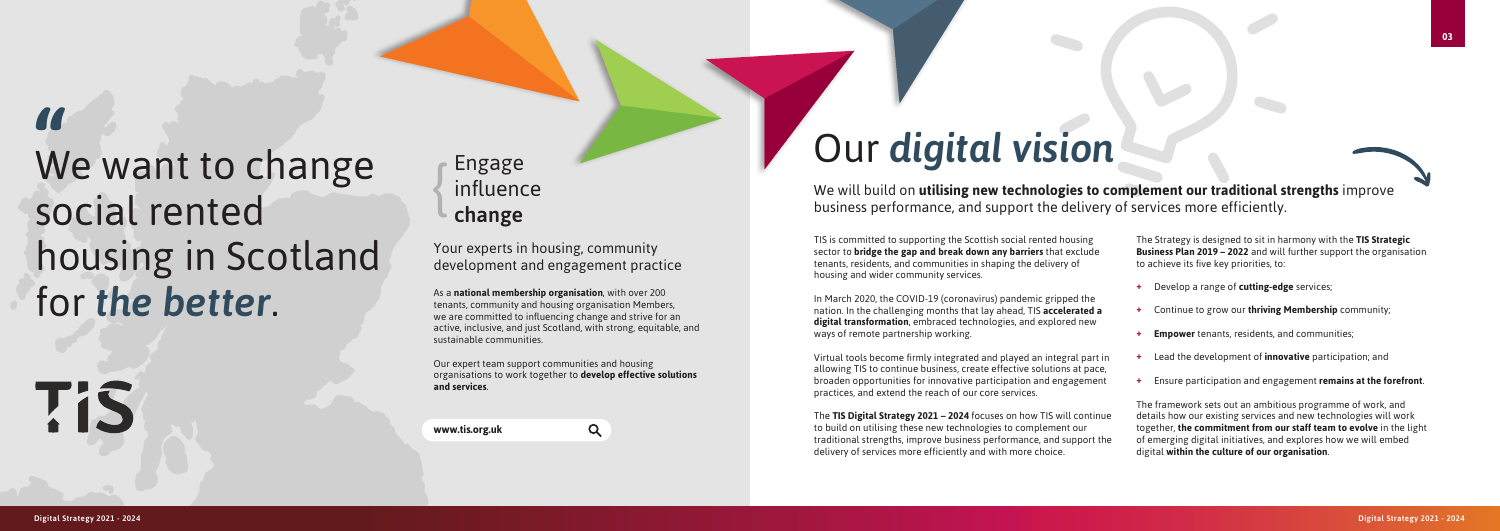Whilst we move forward in the journey of undertaking a digital transformation, it is essential that we must also **create a balance** between our online and offline presences.

There remains a significant number of people who do not or cannot access the internet due challenging factors that include affordability; connectivity; lack of confidence and skills; and access to technology.

The **TIS Digital Strategy 2021 – 2024** outlines a unique blended approach that works for TIS and outlines priorities that ensure technology is being adopted in a way that **supports and enriches** our traditional offline services.

Our expert team will continue to trail blaze in the development of cutting-edge solutions that support communities and housing organisations to work together more effectively.

We will embrace **both online and offline services** that provide equal learning opportunities; encourage full participation; and deliver maximum impact.

### The future of blended learning *is vibrant*

Over the course of three-years, the Strategy will maintain a strong foundation, although it is critical to recognise that dynamics in digital technology shift rapidly and **these concrete steps must be flexible enough** to allow TIS to pivot as needed.

The framework will be **revisited annually** and our digital priorities will be measurable to ensure that technology is being implemented in a way that supports the TIS core values, business vision, and supports the Strategic Business Plan.

In delivering our digital priorities we strive to create a positive and motivated environment for staff to flourish and continue their work in developing effective solutions to support tenants, communities, and housing organisations across the sector.

**The following digital priorities have been identified**.

# Our *digital priorities* will be measurable {

**[** EMBRACING BOTH ONLINE & OFFLINE SERVICES **]**

- **• Develop an online community for Members** to network, bring content **+** together, share knowledge and expertise, and gain peer support.
- Grow the **TIS Digital Toolkit** to support Members in the delivery of fit-**+** for-purpose, strategic plans for long-term digital engagement.
- Proactively promote the role of **Digital Leader** amongst Members in **+** order to facilitate and nurture peer-to-peer digital skills and confidence building.
- Review how we can make the most of digital technologies to **+ streamline how Membership is processed** and administered.

**• Build on the digital capacity of the TIS Board** to ensure there is clear and effective Governance in place in order to provide leadership, agree the strategic direction of the business, and ensure its long-term success.

- Source funding to equip the TIS Board **with technology and devices to + communicate virtually** and continue key discussions, progress plans, and make critical decisions at pace.
- Research and **invest in technologies** that will streamline our internal processes, improve business performance, and support the delivery of services more efficiently and with more choice.
- **• Embed digital within the culture** of the organisation and identify staff training and peer support opportunities to ensure staff are fully equipped to embrace new software.

- Consult with Members to **identify training and support requirements** to ensure our Member gatherings, briefings and workshops are inclusive and explore the most topical challenges and opportunities. **+**
- Develop the Member area of the TIS website to **provide a catalogue** of **+** the sector's leading information and resources.
- Create **e-learning opportunities and introduce video format** to enable Members to access training resources at a time, pace, and location that is tailored to the individual. **+**
- **• Develop our website** to ensure we provide the right content at the right time, and stay abreast of the latest developments across the sector. **+**
- Implement **accessible communication formats** across all areas of digital service. **+**
- Make the most of digital technologies to extend the reach of our **+** services, form key partnerships, and t**arget hard to reach groups including**: young people and individuals who are faced with remote geographical challenges.
- Continually review our digital services to ensure they complement our traditional offline solutions, and that we transition towards offering a **blended approach to learning** that meets the needs of tenants, communities, and housing organisations across the sector. **+**

### Develop a range of *cutting-edge* services

### Continue to grow our *thriving membership* community

**+**

**+**

**+**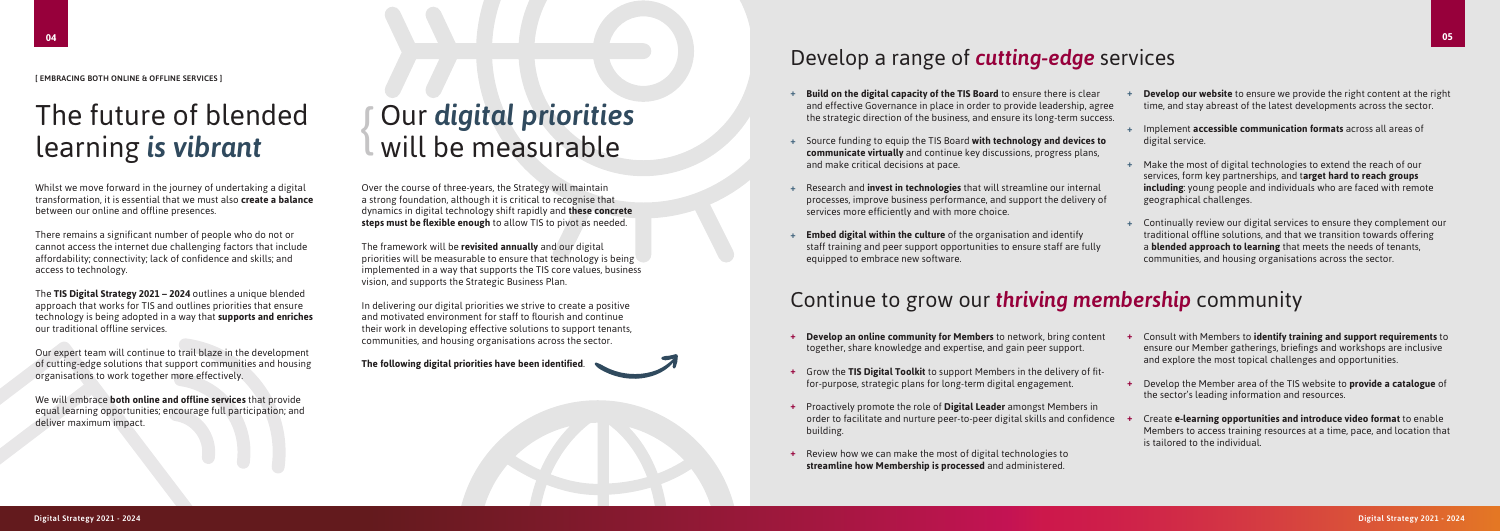- Research and collect data from across the sector to produce reports **+** that identify digital challenges, opportunities, and good practice that will be widely available and promoted throughout Scotland.
- Work to achieve digital buy-in across the Regional Networks, providing online capacity building opportunities in order to create a web of digital confidence and identify potential Digital Leaders. **+**
- Develop a comprehensive communication strategy in order to raise our profile as leaders in digital participation, engagement, and scrutiny practices. **+**
- Proactively promote the TIS Digital Engagement Pledge and encourage **+** organisations across the sector to sign-up and make a commitment to work towards strengthening innovative digital engagement opportunities.
- Expand the criteria of the TIS National Excellence Award categories to reflect and acknowledge outstanding digital innovations, and proactively search for organisations to submit applications in order to highlight digital achievements that others can learn from. **+**
- Design an independent training programme that supports housing organisations across the sector to develop their digital strategies, embed digital engagement within the culture of their organisation, and ensure their core values, business vision and digital road-map are aligned. **+**
- Revisit the TIS in partnership with Scotland's Housing Network **+** Scrutiny Approved Accreditation model to include a review of digital participation, engagement, and scrutiny developments.
- **• Increase capacity building opportunities** for tenants, residents, and communities to build digital confidence and knowledge, and prioritise online safety recognising that this is one of the biggest fears people face about getting online. **+**
- Signpost opportunities for tenants, residents, and communities to access digital devices and **inform individuals about existing good practice examples** and free resources available from partner anchor organisations across the sector. **+**
- Make better use of **social media platforms to extend the awareness +** of TIS and the expert online and offline solutions and services that we provide.
- **• Embed digital** into existing engagement activities and showcase case **+** studies of successful online participation and scrutiny exercises.

### *Empower* tenants, residents, and communities

### Lead the development of *innovative participation*

• Continue to **work in partnership with the Scottish Government** and other key decision makers to ensure there is a strong commitment to funding and supporting blended learning opportunities for communities.

• Develop a broad range of **cutting-edge blended learning opportunities** to **+** encourage involvement in tenant participation, engagement, and scrutiny activities.

**• Strengthen our existing partnerships** with anchor organisations across the **+** sector to identify potential blended learning opportunities to ensure our services meet the needs of tenants, communities, and housing organisations.

**• Form new relationships with academic institutions** to champion blended **+** participation, engagement, and scrutiny opportunities.

### Engagement at the *forefront*

**Tenants Information Service**

Registered Office Clockwise, 77 Renfrew Street, Glasgow, G2 3BZ

**T** 0141 248 1242 • **E** info@tis.org.uk

**Published April 2021**

**+**